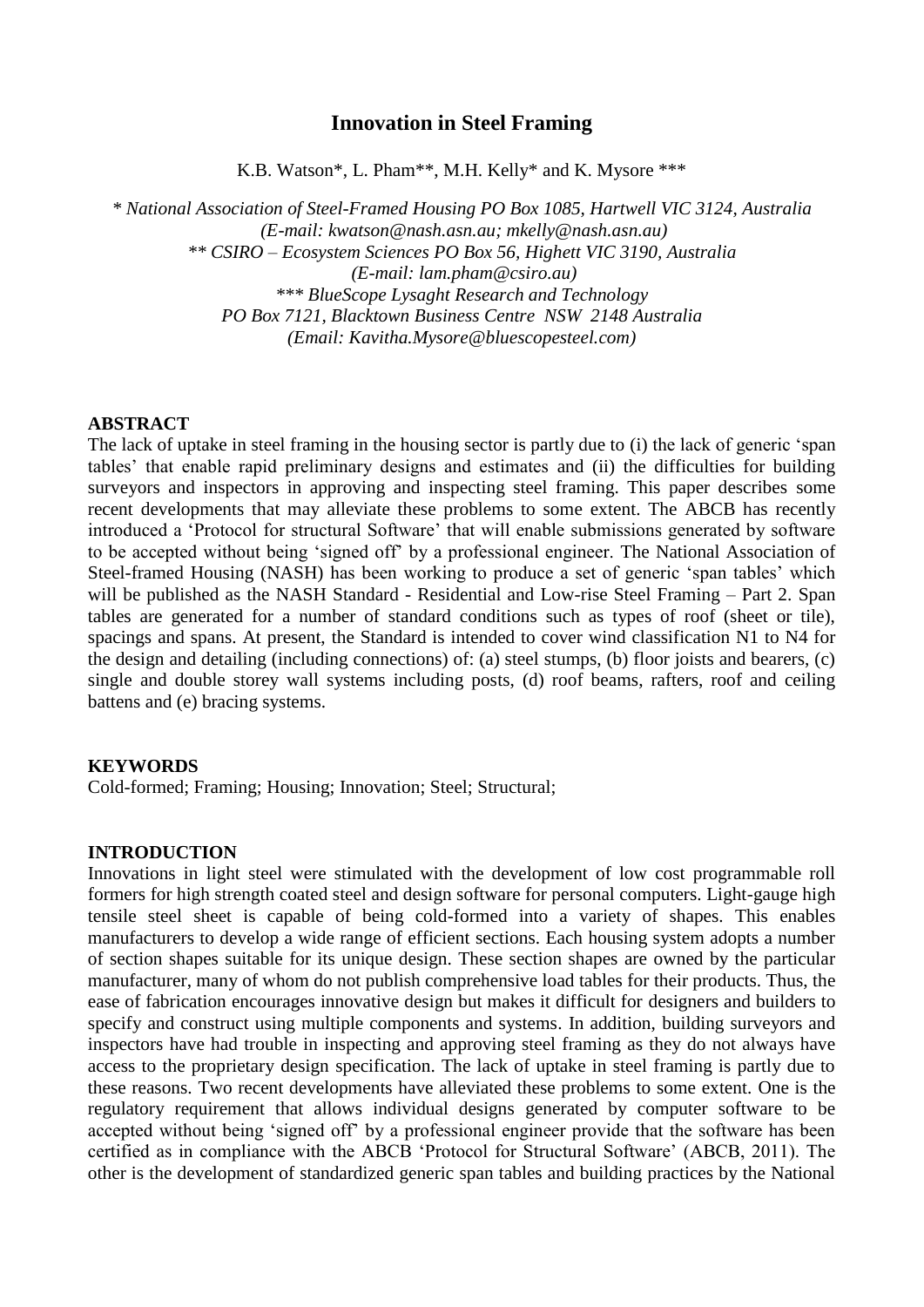Association of Steel-framed Housing (NASH). This paper discusses these developments in some detail.

## **ABCB PROTOCOL FOR STRUCTURAL SOFTWARE**

The assessment and approval of proprietary prefabricated structural systems has been a matter of considerable discussion. These systems essentially use a software package to produce a design solution for a specific proposal. There is a high degree of reliance on the software to produce product specifications that are in compliance with the regulatory requirements of the Building Code of Australia (BCA). Professional engineers have used structural software for many years as part of the design process and the outcomes remain the responsibility of the engineers. However, software development has reached the stage that a person who is not an engineer can use it to produce a design and submit it for regulatory approval. The Protocol is designed to assist with the approval process when the submission is produced by the software without engineering supervision. The responsibility in this case rests with the software providers in relation to the content of the software and with the users for their correct usage.

The Protocol describes the essential elements of structural software such as input and output characteristics, documentation, testing, quality assurance and user training. These are general characteristics of a good software package. The Protocol is applicable to software that uses criteria derived from BCA Deemed-to-Satisfy provisions and its referenced documents and at present, limited to steel and timber trussed roof systems and framed building systems within the geometrical limits of AS 4055 (Standards Australia, 2006) i.e. houses.

To demonstrate compliance of the software with the Protocol, a Compliance Document must be prepared by the software provider and appraised by an independent assessor. The assessor is to provide a summary of the Compliance Document to be included with any submission for certification.

When poor outcomes occur, it is generally recognised that the software itself is usually not the problem. Incorrect or inappropriate use of the software, including inadequate communication to the users and other trades on what needs to be done, often resulting from inadequate training have been found to be the sources of most problems encountered in practice. The assessor has to inspect these associated documents such as software manual and installation manual as well. In addition, the Protocol includes suggested checklists for the software user and construction supervisor addressing these issues.

Some steel frame software developers used the Protocol before it was incorporated in regulation. They found the Protocol helpful in the refinement of their software package and associated documentation.

## **NASH STANDARDIZED GENERIC SPAN TABLES AND BUILDING PRACTICES**

## **Design principles**

The NASH generic span tables are generated based on the NASH Standard 'Residential and Lowrise Steel Framing Part 1: Design Criteria' (NASH, 2005) – a BCA referenced document. Supplementary information is drawn from the NASH Handbook 'Design of Residential and Lowrise Steel Framing' (NASH, 2009) for non regulated issues. Wind is the dominant environmental load and the wind classification is in accordance with AS 4055. Buildings other than housing may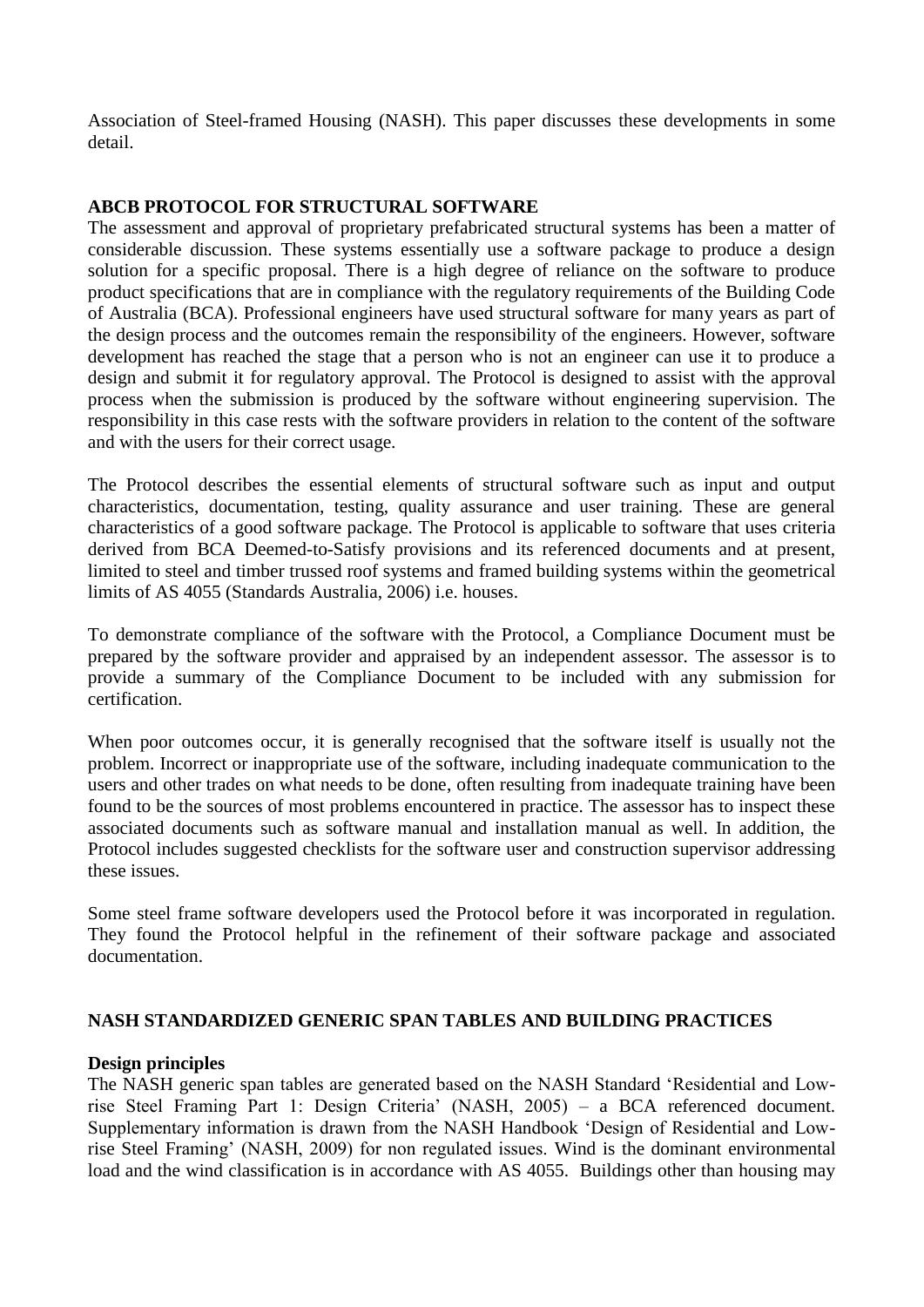be designed using the equivalent design wind velocity calculated according to AS/NZS 1170.2. (Standards Australia, 2011).

# **Standardized components**

Light steel components cannot be standardized by their section geometry because manufacturers have chosen to optimise their design by using a wide variety of shapes. The components have therefore been standardized by their relevant minimum structural properties and nominal functional dimensions, with examples of commercially available components. The specified properties vary with the type of component. For example, generic studs are specified in terms of stud height, axial and bending capacities. The capacities can be established by calculation or testing in accordance with the NASH Standard - Part 1. Based on these properties, span tables are generated for a number of standard conditions such as type of roof (sheet or tile), spacing and span. For other components which industry has opted to use, the same type of section can be standardized by section geometry as is usual practice.

| Roof            |                                    |                                         |
|-----------------|------------------------------------|-----------------------------------------|
| Roof battens    | Top Hats                           | Second moment of area, section modulus, |
|                 |                                    | torsion $&$ warping constants           |
| Roof rafters    | C Purlins                          | Second moment of area, section modulus, |
|                 |                                    | torsion $&$ warping constants           |
|                 | <b>Rectangular Hollow Sections</b> | <b>AS/NZS 1163</b>                      |
|                 | (RHS)                              |                                         |
| Roof Beams      | C Purlins                          | Second moment of area, section modulus, |
|                 |                                    | torsion $&$ warping constants           |
|                 | <b>RHS</b>                         | <b>AS/NZS 1163</b>                      |
| Ceiling battens | Top hats                           | Second moment of area, section modulus, |
|                 |                                    | torsion & warping constants             |

Component Typical sections Standardized properties

**Table 1.** Standardized components and their specified structural properties.

Wall

| Wall studs   | Lipped and unlipped C sections | Moment and axial capacities for standard |
|--------------|--------------------------------|------------------------------------------|
|              |                                | stud heights                             |
| Top & bottom | Lipped and unlipped C sections | Moment and shear capacities for standard |
| plates       |                                | sub heights                              |
| Posts        | Lipped and unlipped C sections | Stud spacing, moment and shear           |
|              |                                | capacities                               |
|              | <b>RHS</b>                     | <b>AS/NZS 1163</b>                       |

Floor and sub-floor

| Steel stumps  | <b>RHS</b>           | <b>AS/NZS 1163</b>                                                       |
|---------------|----------------------|--------------------------------------------------------------------------|
| Floor bearers | C Purlins            | Second moment of area, section modulus,<br>torsion $&$ warping constants |
|               | <b>RHS</b>           | <b>AS/NZS 1163</b>                                                       |
| Floor joists  | C purlins, Top Hats, | Second moment of area, section modulus,<br>torsion $&$ warping constants |
|               | <b>RHS</b>           | <b>AS/NZS 1163</b>                                                       |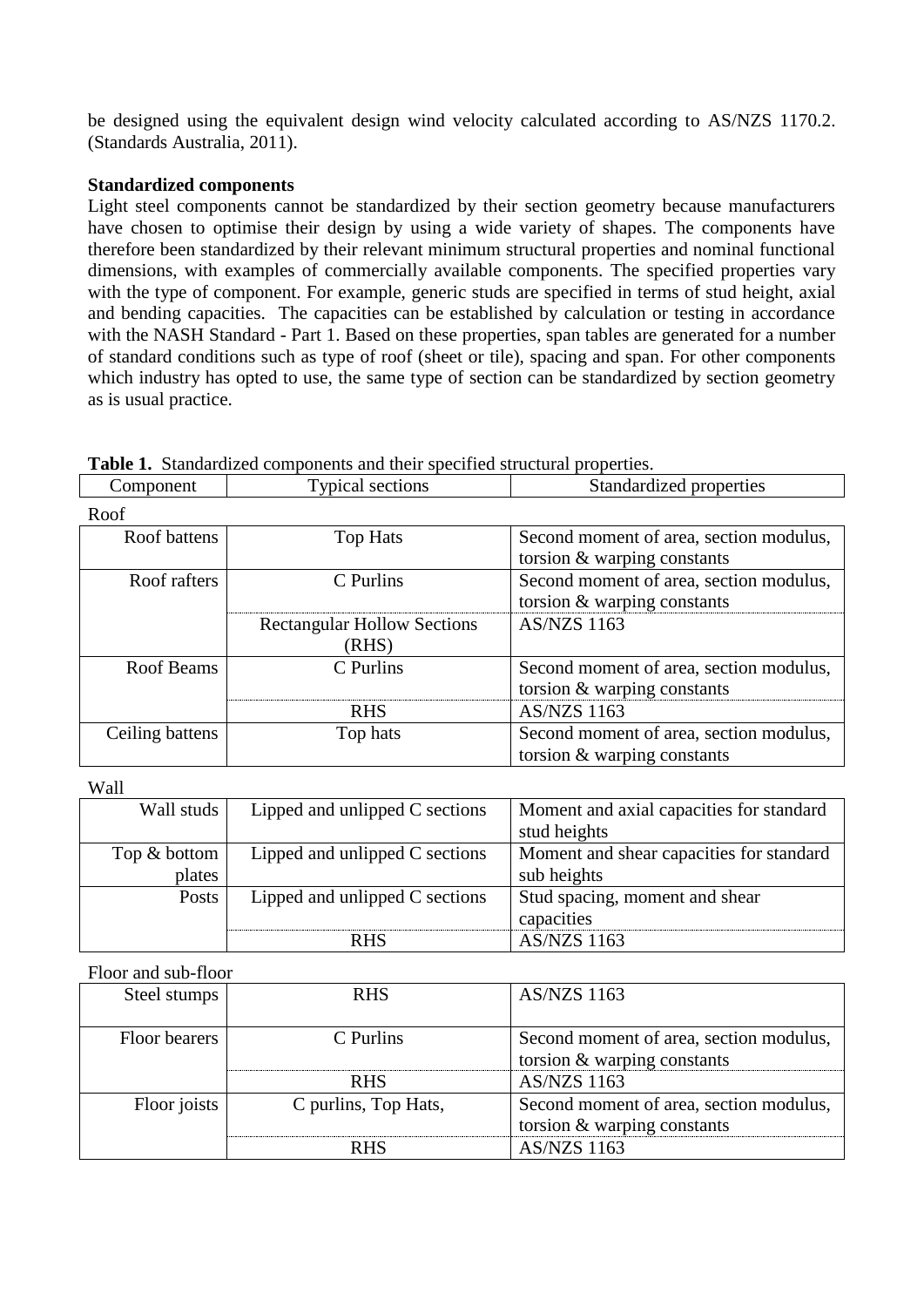Components that are in the process of being standardized are listed in Table 1. Where possible, an appropriate Australian Standard is referenced e.g. AS/NZS 1163 (Standards Australia 2009). However the industry has developed many proprietary sections in order to provide competitive solutions for the market. For instance C purlins are regularly used and specified, but there is no Australian Standard for these sections. A survey of sections available from Australian manufacturers was undertaken and it was found that there were only minor differences and a table of minimum properties (Figure 1 and Table 2) was developed so that span tables can be prepared. Similarly minimum sections properties have been prepared as shown in Figure 2 and Table 3 for 'Top Hat' sections.

However for wall studs, many companies have spent a considerable amount of effort developing economic sections to suit their particular market. The benefit of roll forming studs is that the section can be optimised to give the required capacity by varying base metal thickness (BMT), steel grade, position of stiffeners as well as modifying the depth and flange width of the stud. Also different cities and companies around Australia and New Zealand have adopted different standard stud depths ie 70 mm, 75 mm and 90 mm with different grades of steel ie G2, G300, G450, G500 and G550. Watson et al (2010) investigated this problem and proposed classifying studs by their axial and moment capacities for standard stud heights of 2400 mm, 2700 mm, and 3000 mm. This provides a simple route for engineers, architects, building designers and drafts persons to design and specify the steel frame. It also should assist building surveyors and inspectors in approving and checking the construction. In addition it facilitates modifications to the structure during its life. Consequently it is proposed that the NASH Standard Part 2 will adopt this approach. The proposed classification for studs is given in Table 4. These capacities include an allowance for service holes, and the capacities may change due to industry feedback and further analysis of common studs used in the market.

Lintels remain a difficult component to standardize. Typical industry practice is to treat the lintel as a composite section consisting of the top plate and the additional C or L section used to increase its load carrying capacity. Structural modelling of this sub-assembly is particularly difficult if the resulting section is non symmetric, as the amount of fixings are generally not adequate to ensure complete interaction of the components and the set-up is sensitive to the boundary conditions. Testing of the whole sub-assembly seems to be the only way to establish its load carrying capacity. Other options for lintels include trussed headers, purlins and rectangular hollow sections.

Although there are software packages for roof truss design, span tables for roof trusses can be generated if the truss configuration is standardized and generic properties for top chords, bottom chords and web members are specified in terms of their axial and flexural capacities and slenderness ratios. However for the first edition of Part 2, it is currently not proposed to include trusses.

AS/NZS 4600 requires that the strength of screw is considered as well as the strength of the steel when designing a connection. Issues related to the design of screw connections are covered in more detail in Watson et al (2010). Unfortunately the strength of screws is not adequately covered in AS 3566.1 (Standards Australia 2002). Therefore Table 5 was developed based on experimental data from a number of manufacturers to cover this lack of information.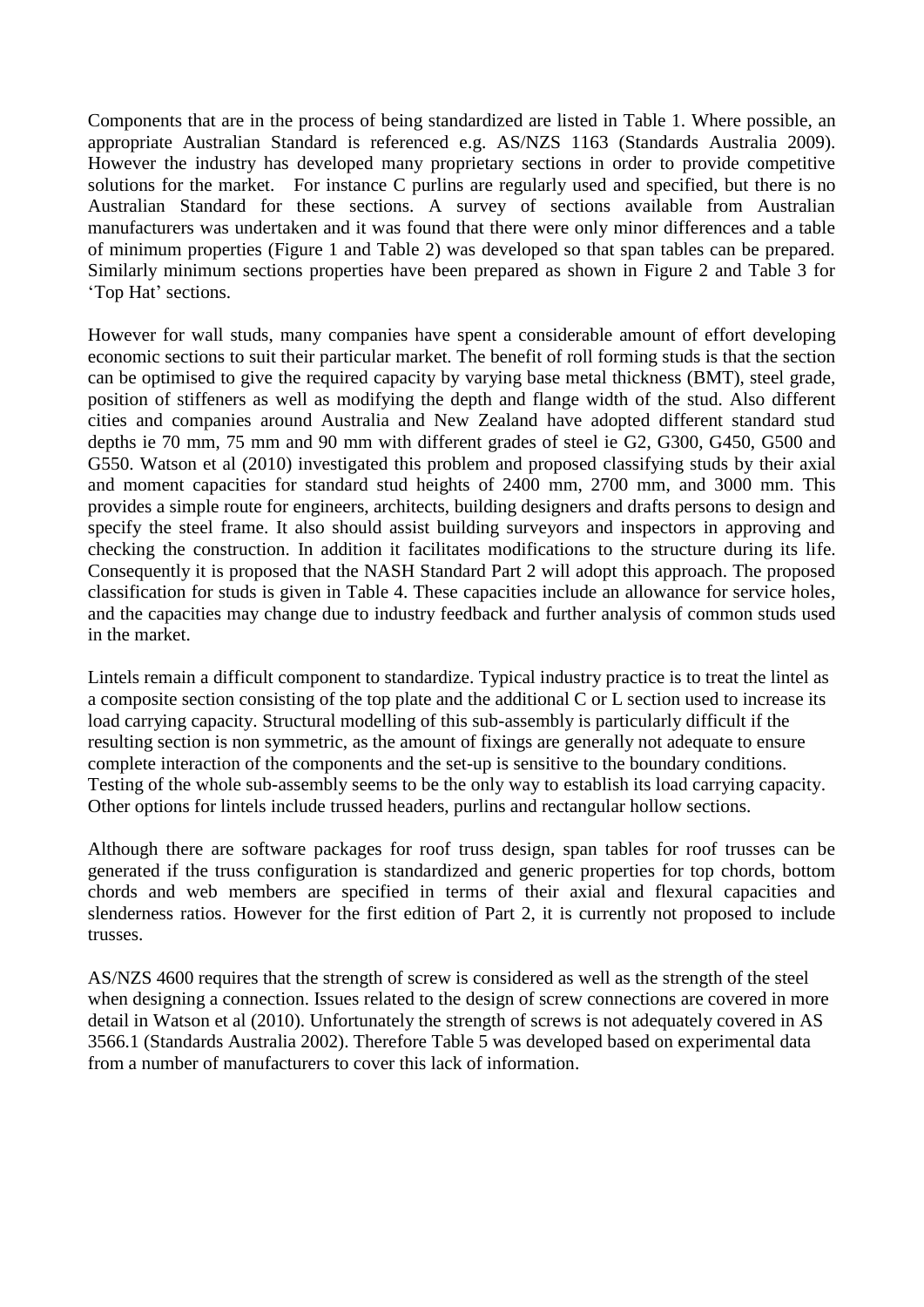

**Figure 1**. C Section (Purlin)

|  |  | <b>Table 2.</b> Dimensions and properties of steel C sections (Purlin) |  |  |  |  |  |
|--|--|------------------------------------------------------------------------|--|--|--|--|--|
|--|--|------------------------------------------------------------------------|--|--|--|--|--|

|             |                 | <b>Nominal Dimensions</b> |                 |               | <b>Minimum Section Properties</b> |                                    |                           |                                    |                 |                                    |
|-------------|-----------------|---------------------------|-----------------|---------------|-----------------------------------|------------------------------------|---------------------------|------------------------------------|-----------------|------------------------------------|
| Designation | Grade (AS 1397) | Web<br>depth              | Flange<br>width | Lip<br>length | Base metal<br>thick-ness          | $I_{x}$                            | $Z_{\boldsymbol{x}\;e}$   | $I_{v}$                            | J               | $I_{w}$                            |
| Section     |                 | $\mathbf{A}$              | $\, {\bf B}$    | L             | <b>BMT</b>                        |                                    |                           |                                    |                 |                                    |
|             |                 | mm                        | mm              | mm            | mm                                | 10 <sup>6</sup><br>$\mathrm{mm}^4$ | $10^3$<br>$\mathrm{mm}^3$ | 10 <sup>6</sup><br>$\mathrm{mm}^4$ | $\mathrm{mm}^4$ | 10 <sup>9</sup><br>$\mathrm{mm}^6$ |
| C10010      | G550            | 100                       | 50              | 13            | 1.0                               | 0.36                               | 5.30                      | 0.08                               | 70              | 0.16                               |
| C10012      | G500            | 100                       | 50              | 13            | 1.2                               | 0.44                               | 6.70                      | 0.09                               | 120             | 0.19                               |
| C10015      | G450            | 100                       | 50              | 13            | 1.5                               | 0.54                               | 8.70                      | 0.11                               | 240             | 0.24                               |
| C10019      | G450            | 100                       | 50              | 13            | 1.9                               | 0.68                               | 12.0                      | 0.14                               | 490             | 0.31                               |
| C15012      | G500            | 150                       | 64              | 16            | 1.2                               | 1.30                               | 11.5                      | 0.19                               | 170             | 0.84                               |
| C15015      | G450            | 150                       | 64              | 16            | 1.5                               | 1.60                               | 17.0                      | 0.24                               | 330             | 1.10                               |
| C15019      | G450            | 150                       | 64              | 16            | 1.9                               | 2.00                               | 21.0                      | 0.30                               | 670             | 1.40                               |
| C15024      | G450            | 150                       | 64              | 16            | 2.4                               | 2.50                               | 30.0                      | 0.39                               | 1360            | 1.81                               |
| C20015      | G450            | 200                       | 75              | 18            | 1.5                               | 3.50                               | 24.0                      | 0.40                               | 415             | 3.06                               |
| C20019      | G450            | 200                       | 75              | 18            | 1.9                               | 4.50                               | 36.0                      | 0.53                               | 850             | 4.24                               |
| C20024      | G450            | 200                       | 75              | 18            | 2.4                               | 5.65                               | 47.0                      | 0.68                               | 1720            | 5.54                               |
| C25019      | G450            | 250                       | 75              | 20            | 1.9                               | 7.60                               | 46.0                      | 0.56                               | 970             | 6.90                               |
| C25024      | G450            | 250                       | 75              | 20            | 2.4                               | 9.60                               | 64.0                      | 0.72                               | 1960            | 8.92                               |
| C30024      | G450            | 300                       | 100             | 25            | 2.4                               | 17.0                               | 90.0                      | 1.50                               | 2420            | 26.8                               |
| C30030      | G450            | 300                       | 100             | 30            | 3.0                               | 21.0                               | 120                       | 1.95                               | 4770            | 35.7                               |
| C35030      | G450            | 350                       | 125             | 30            | 3.0                               | 35.0                               | 155                       | 3.80                               | 5710            | 90.0                               |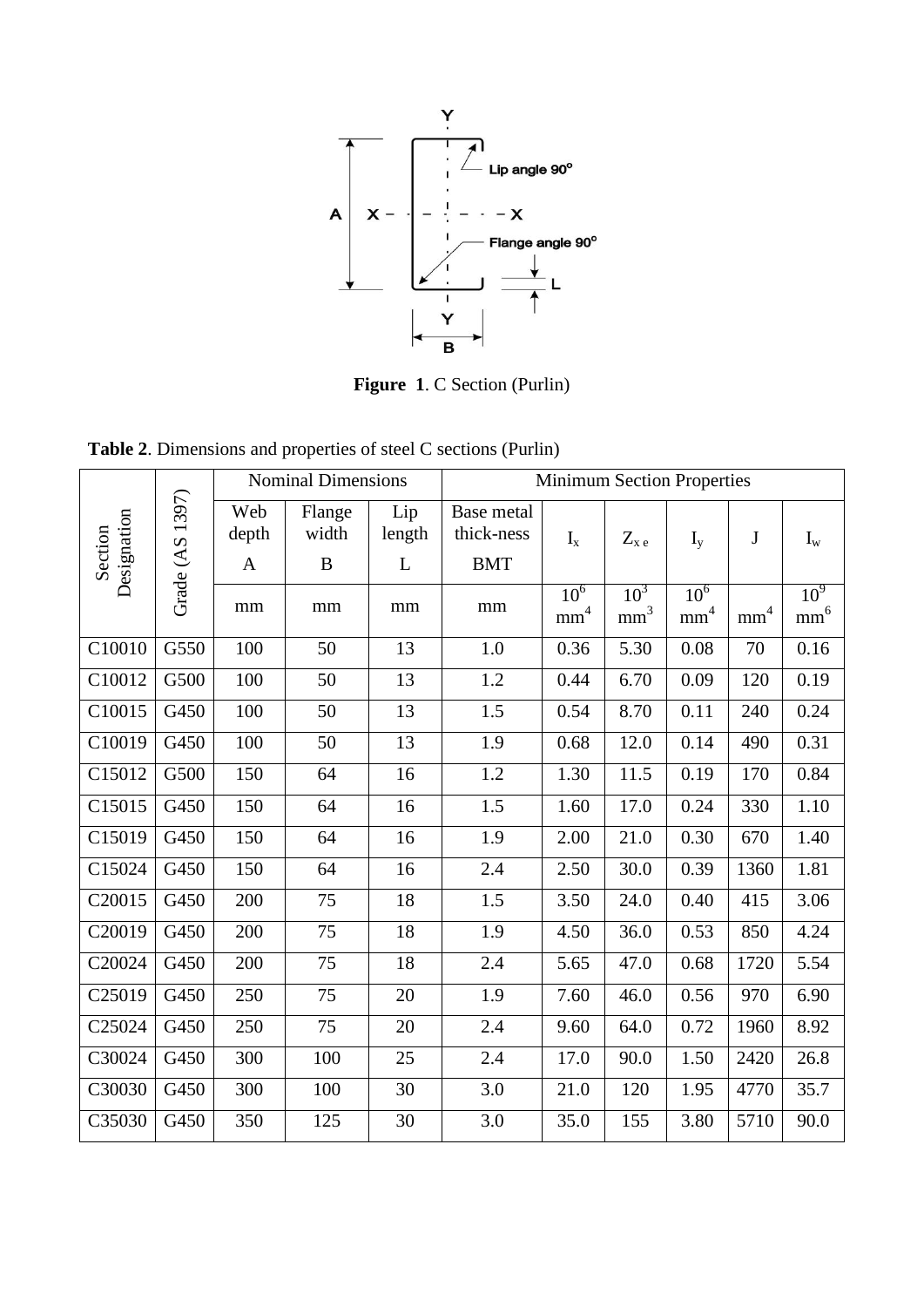

**Figure 2**. Top Hat section

|                            |           | <b>Nominal Dimensions</b>     |     |         | <b>Minimum Section Properties</b> |                                    |                                    |                                    |                 |                                    |
|----------------------------|-----------|-------------------------------|-----|---------|-----------------------------------|------------------------------------|------------------------------------|------------------------------------|-----------------|------------------------------------|
| <b>Section Designation</b> | 1397)     | Width<br><b>Base</b><br>Metal |     |         |                                   |                                    |                                    |                                    |                 |                                    |
|                            |           | Height                        | Top | Flanges | Thickness                         | $I_{x}$                            | $I_{v}$                            | $Z_{ye}$                           | $\bf J$         | $I_{w}$                            |
|                            | Grade (AS | B                             | D   | L       | <b>BMT</b>                        |                                    |                                    |                                    |                 |                                    |
|                            |           | mm                            | mm  | mm      | mm                                | 10 <sup>3</sup><br>mm <sup>4</sup> | 10 <sup>3</sup><br>mm <sup>4</sup> | 10 <sup>3</sup><br>mm <sup>3</sup> | mm <sup>4</sup> | 10 <sup>6</sup><br>mm <sup>6</sup> |
| TH2042                     | G550      | 20                            | 30  | 12      | 0.42                              | 15.0                               | 3.50                               | 0.22                               | 2.50            | 0.40                               |
| TH4055                     | G550      | 40                            | 35  | 15      | 0.55                              | 65.0                               | 22.0                               | 0.79                               | 9.00            | 7.50                               |
| TH6075                     | G550      | 60                            | 35  | 20      | 0.75                              | 115                                | 74.0                               | 2.30                               | 26.0            | 13.0                               |
| TH10075                    | G550      | 100                           | 35  | 20      | 0.75                              | 150                                | 240                                | 3.50                               | 37.0            | 60.0                               |
| TH10010                    | G550      | 100                           | 35  | 20      | 1.00                              | 200                                | 320                                | 6.10                               | 90.0            | 80.0                               |
| TH12070                    | G550      | 120                           | 40  | 35      | 0.70                              | 480                                | 490                                | 7.30                               | 40.0            | 320                                |
| TH12090                    | G550      | 120                           | 40  | 35      | 0.90                              | 620                                | 630                                | 9.20                               | 87.0            | 420                                |

**Table 3.** Dimensions and properties of steel top hat sections

**Table 4.** Stud classification

|             | Stud capacities     |                      |                     |                         |                     |                         |  |  |  |
|-------------|---------------------|----------------------|---------------------|-------------------------|---------------------|-------------------------|--|--|--|
| Stud height |                     | 2400 mm              |                     | 2700 mm                 | 3000 mm             |                         |  |  |  |
| Stud type   | $\varphi_c N_c(kN)$ | $\varphi_b M_b(kNm)$ | $\varphi_c N_c(kN)$ | $\varphi_{b}M_{b}(kNm)$ | $\varphi_c N_c(kN)$ | $\varphi_{b}M_{b}(kNm)$ |  |  |  |
| SA          |                     | 0.6                  |                     | 0.6                     |                     | 0.6                     |  |  |  |
| <b>SB</b>   |                     | 0.8                  |                     | 0.8                     |                     | $0.8\,$                 |  |  |  |
| SC          |                     | $_{1.0}$             |                     | $1.0\,$                 |                     |                         |  |  |  |

**Table 5.** Minimum design shear capacity of screws complying with AS 3566.1

| Screw<br>Designation/Size<br>$(No. - TPI)$ | $10-16$ | $12 - 14$ | $14 - 10$ | 14-20 |
|--------------------------------------------|---------|-----------|-----------|-------|
| Design shear capacity<br>λN                | 4.9     | 79        | 8.3       | 8.5   |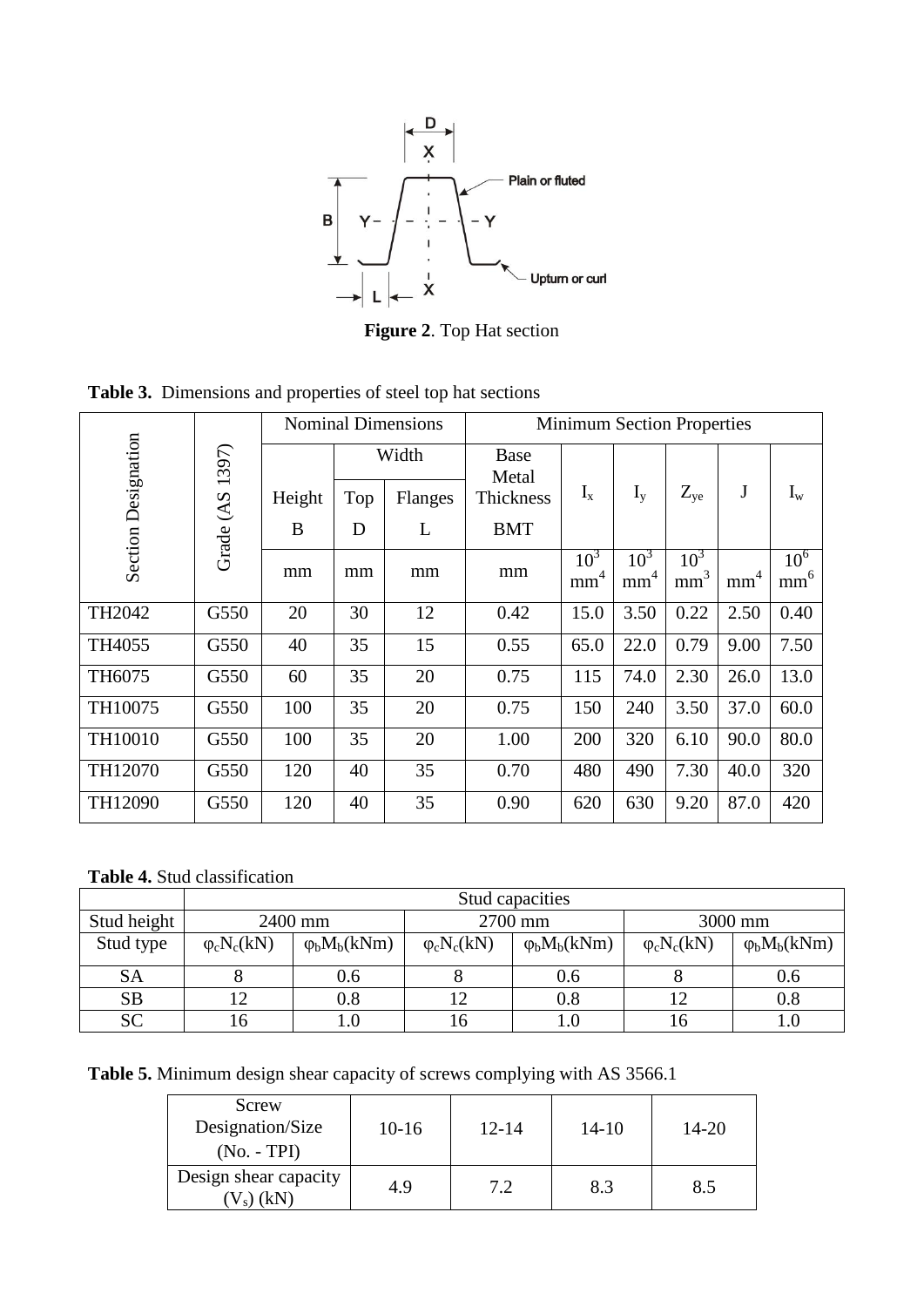## **Standardized building practices**

NASH also attempts to standardize building practices in areas such as connections and bracings.

*Bracings.* Wall and subfloor bracings are standardized by providing wind pressures on building surfaces with wind classification, width of building and roof pitch. These tables are different from those given in AS 4055 because there are discrepancies between the formulae and the tables provided in AS 4055. Typical bracing details as well as values for nominal wall braces and structural braces are provided based on test data supplied by industry and research institutions. Roof bracing details for pitched roofs, gable roofs and trussed roofs are also provided.

*Connections.* Fixings and tie-down details are also provided, including nominal (minimum) and specific fixing requirements. Tables for net uplift wind pressures for tie down requirements are also provided. Capacities for fasteners and common connections will also be provided.

*Service holes*. Where holes are less in diameter than half the stud depth, rules for minimum spacing of holes are proposed which are based on AS/NZS 4600 (Standards Australia 2006) and research carried out by Clayton (2010) which allows closer spaced holes for holes less than half the depth of the stud. The member capacities given in Table 4 make allowance for service holes.

#### **Other issues**

*Manufacturing and assembly tolerances.* This is a mandatory requirement in NASH Standard Part 1 and ensures that when components are used in conjunction with each other, they will perform structurally in accordance with the assumptions in the Standard.

*Durability.* This is provided as an informative Appendix at this stage because the issue is still controversial. The design criteria in the NASH Standard Part 1 assume that components will fulfil their structural function for the intended life of the structure. The NASH Handbook provides guidance to assist the designer to develop an appropriate durability solution. The NASH Standard Part 2 refines this guidance and makes it readily accessible to a range of users of the Standard.

Steel components used in residential and similar construction are exposed to widely varying corrosive conditions, including salt and pollution deposition rates, varying ventilation levels, natural surface washing and maintenance regimes. Some of these factors are not well understood outside the research and manufacturer communities, and making that understanding accessible to users is a key objective of the Durability Appendix. The Appendix also encourages suppliers of components and systems to provide durability solutions and advice in a standardized manner. The information format is a table comprising a list of building-specific applications and columns of corrosion classifications based on AS 4312 (Standards Australia 2008). Each table cell contains a group of recommended solutions that is as inclusive as possible of available and practical products, coatings and maintenance practices.

*Proprietary systems:* Manufacturers can design their proprietary systems in accordance with NASH Standard Part 1 which should be more economical than designs prepared in accordance with the proposed new standard as the manufacturer can optimise their whole solution. Therefore it will quite common for a manufacturer to structurally redesign the framing systems to suit their system and provide the manufacturing data to their roll formers. However it is anticipated that the manufacturer will use the new standard for some components. In addition, on site changes will usually be carried using the new standard as it allows a complying solution to be very quickly designed.